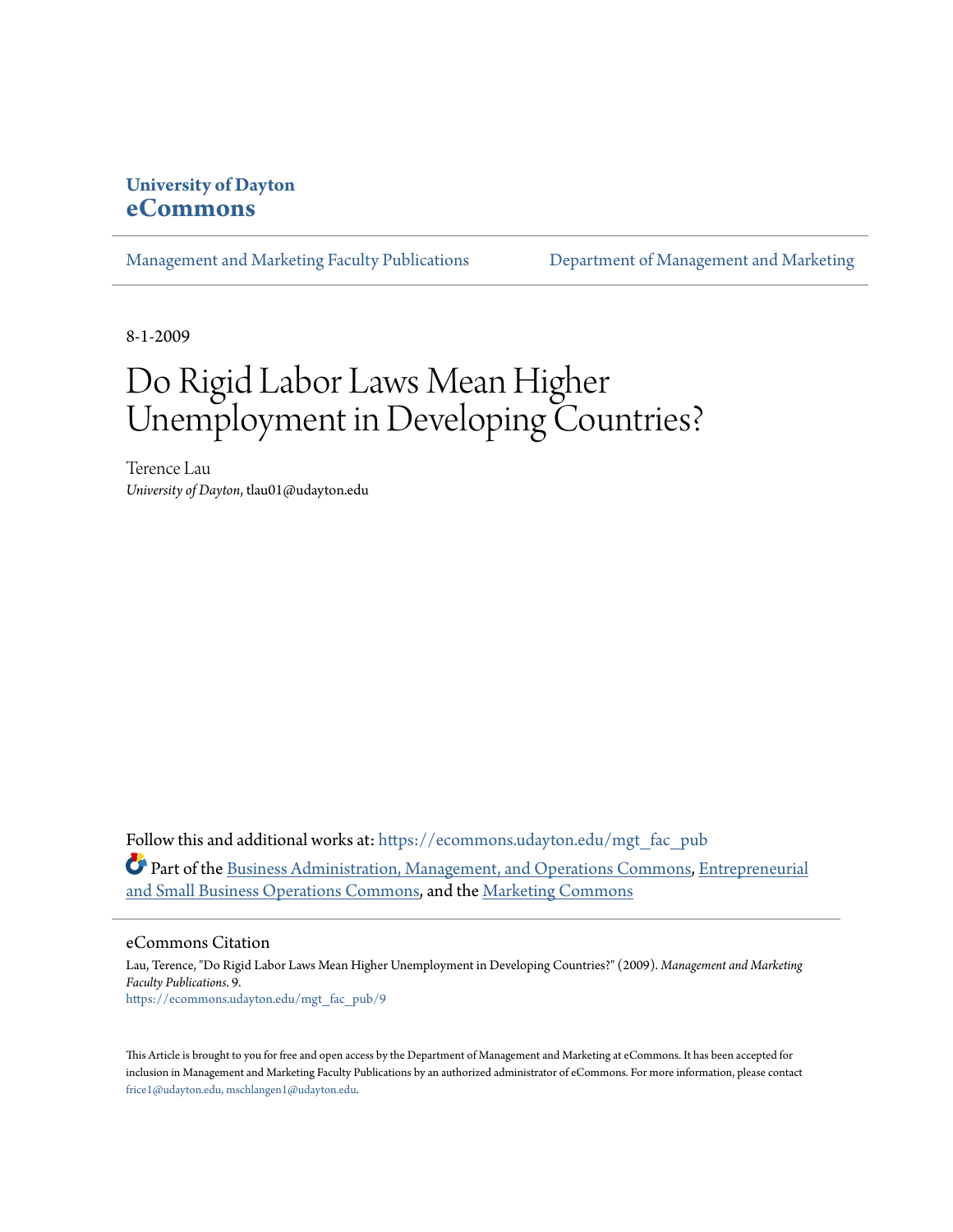made on a daily basis, while assessments of firm support reflect more stable, long-term views about the company.

The implications for this research are farreaching with respect to efforts aimed at increasing employee involvement and participation. Butts and his colleagues' findings support the use of high-involvement work practices, including increased employee decision-making latitude, greater access to information and developmental opportunities, and doing more to link rewards to performance. That said, to maximize the effectiveness of such participatory initiatives, organizations need to consider additional factors such as employee empowerment. Organizations should empower employees through interventions aimed at increasing employee confidence, the importance of their work, and the impact they feel they can have on the job. Doing so may facilitate the relationship between high-involvement work practices and positive employee outcomes such as higher job satisfaction, organizational commitment, and job performance as well as lower stress.

Moreover, as this research shows, employees' belief that the organization cares for and values them is also important. Such beliefs can strengthen any preexisting relationships between employee empowerment and the positive outcomes, including increased commitment and lowered job-related stress.

Overall, these results underscore that for high-involvement work practices to be most effective, firms need to recognize that both formal (e.g., empowerment) and informal (e.g., social support) aspects of the organizational environment play important roles in determining the extent to which positive outcomes will be realized. Such positive outcomes can be beneficial for both the organization and employees. So are high-involvement practices "worth it?" Absolutely.

*Source:* Butts, M. M., Vandenberg, R. J., DeJoy, D. M., Schaffer, B. S., & Wilson, M. G. (2009). Individual reactions to high involvement work practices: Investigating the role of empowerment and perceived organizational support. *Journal of Occupational Health Psychology, 14,* 122–136.

### Do Rigid Labor Laws Mean Higher Unemployment in Developing Countries?

#### *Research Brief by Terence Lau, Associate Professor of Management, University of Dayton*

In 2009, labor unrest in France resulted in the<br>kidnapping and hostage-taking of executives.<br>Other French workers blockaded streets in Paris n 2009, labor unrest in France resulted in the kidnapping and hostage-taking of executives. and burned piles of rubber tires to protest a plant closure. Most managers with experience in France would undoubtedly say that such labor action is not that unusual and is simply part of doing business in that country, as it is in other parts of continental Europe. Press those managers further and they might express a desire to relocate manufacturing facilities to the Czech Republic or Hungary—places where a "more relaxed" labor law environment is perceived to be better for business, supposedly resulting in economic growth and lower unemployment.

The use of "perceived" and "supposedly" might seem odd, especially since economists have a long history of studying what impact rigid labor regulations have on employment, wages, investment strategy, and worker productivity. But the majority of prior research on the impact of labor laws has focused on developed rather than developing countries. Indeed, only in the last few years have researchers turned their attention to the effects of labor laws in developing countries. In their recent study, Simeon Djankov and Rita Ramalho (both of the World Bank) aimed to provide some muchneeded confirmation for what has, up to now, largely been conjecture about the impact of labor laws in developing nations. Specifically, Djankov and Ramalho examined studies conducted in the past five years to assess the connection between labor law rigidity and unemployment. Put simply, they set out to demonstrate that if laws make it easier and cheaper to hire and fire employees in developing countries, then the unemployment rate in those countries should be lower.

In doing so, Djankov and Ramalho found that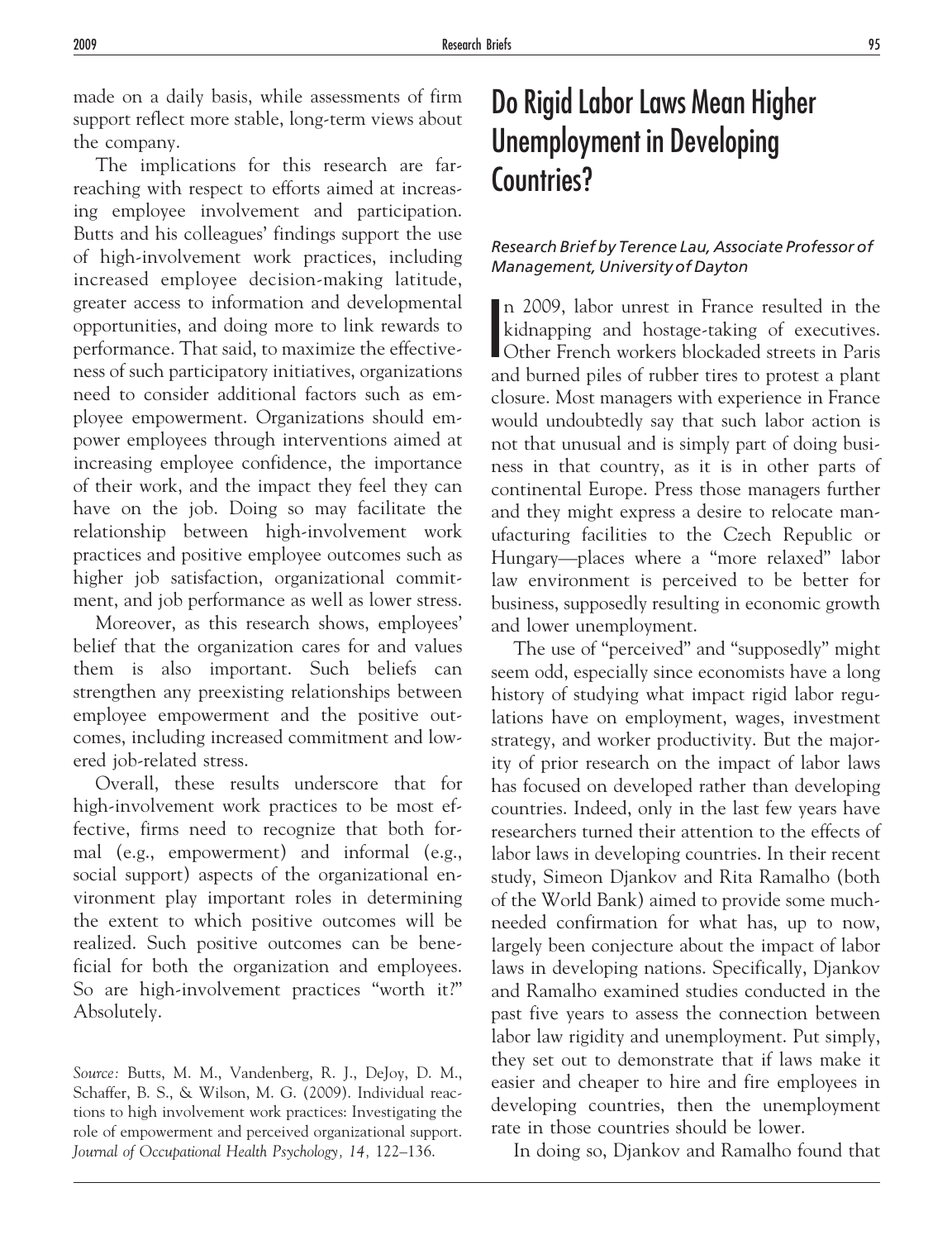unemployment rates are indeed lower when labor laws are less rigid. Moreover, labor laws seem to have differential effects on various groups of workers. For instance, developing countries with rigid labor laws tend to have bigger informal work sectors as well as higher unemployment rates, particularly among young workers. Put another way, "insiders" tend to benefit while "outsiders" suffer. This research has important implications for developing countries struggling to strike the right balance between providing worker protection and attracting more investment as well as cultivating a culture of entrepreneurship. Consequently, Djankov and Ramalho's results are important to corporate planners who routinely use labor laws and unemployment rates in the calculus of investment strategy.

Djankov and Ramalho took a bifurcated approach to their study. First, they examined the results of 30 studies, published in top journals since 2004, that focused on the effects of labor laws in developing countries. Significantly, they limited their examination to the law affecting the hiring and firing of workers. In short, they did not examine collective relations law, social security law, or civil rights laws. This limitation is important, because it allows for a more direct apples-to-apples comparison of laws across multiple jurisdictions and focuses the analysis on a type of labor law that is more likely to be broadly enacted than others.

As part of their study, Djankov and Ramalho reviewed results of labor laws in India, and confirmed suspicions that rigid labor laws result in a more inflexible labor market. While India as a whole has enjoyed tremendous economic development, a state-by-state analysis shows important differences. The state of West Bengal, for example, enacted rigid employment laws beginning in 1947. Output per capita is now falling at an average of 1.5% per year (at a time when India's overall output per capita is growing by 3.3% per year). The state of Andhra Pradesh, on the other hand, adopted a more liberalized set of employment laws in the same time frame. That state grew at 6% per year between 1958 and 1992. The studies suggest that changing the regulations would have resulted in 1.8 million fewer urban poor in West Bengal.

Other studies from around the world have yielded similar results. One study concluded that if Indonesia had adopted the same level of flexibility in labor regulation as Finland, Indonesia's unemployment rate would have been 2.1% lower overall and 5.8% lower among younger workers. In fact, the net effect of rigid labor regulation is so great that it can negate other efforts by the government to stimulate growth, such as trade liberalization. One particularly interesting derivative of this research examined the effect of rigid labor laws on the level of entrepreneurial activity in developing countries, finding that flexible regulation increases the probability that young people will start new ventures.

In the second part of their study, Djankov and Ramalho conducted a cross-country correlation analysis using data from the World Bank and the World Economic Forum. This effort, while unable to produce conclusive interpretations, clearly reinforced their initial assessment of previous research. Overall, their results all point to the same conclusion—namely, rigid labor laws tend to be associated with larger informal sectors and higher unemployment, especially among younger workers.

Of course, labor laws can evolve over time. Before the Great Depression, the employment-atwill doctrine held sway with lawmakers in the United States. Yet there has always been a distinct level of discomfort at the unequal balance of power in the employer-employee relationship. That discomfort accelerated in the Great Depression and resulted in a sea change of regulation, from workplace safety rules (OSHA) to minimum wage and maximum working hours. In fact, the development of modern U.S. labor law can be viewed as the outcome of a democratic process whereby citizens make an informed choice about the way they wish to order their society, including the worker-employer relationship. This may have negative effects on unemployment.

Indeed, Djankov and Ramalho acknowledge as much, noting that in Latin America new laws aimed at providing more protections to workers coincided with the restoration of democracy after years of rule by military dictators. Indeed, as economies develop, democratic processes may coincide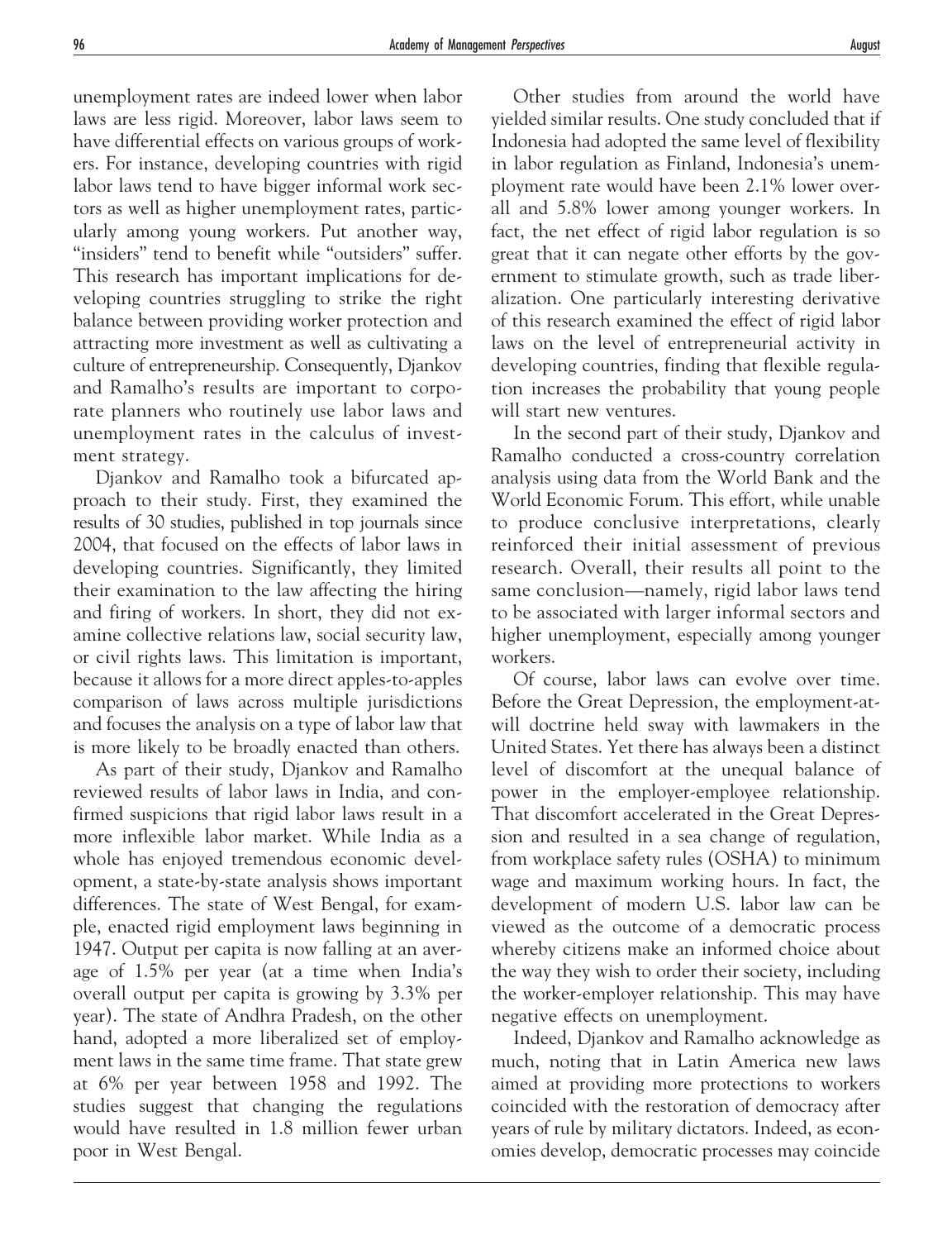with labor law changes that, in essence, result in less flexible legal regimes, even though efficiency and total employment would benefit from more flexibility. Naturally, the opposite is true as well, with some countries adopting more flexible labor laws as they develop. If nothing else, this underscores the need for more research on how labor laws—and their effects— evolve over time, particularly in developing countries.

*Source:* Djankov, S., & Ramalho, R. (2009). Employment laws in developing countries. *Journal of Comparative Economics, 37,* 3–13.

## Founder- and Heir-Controlled Firms: Is There a Connection Between Transparency and Performance?

#### *Research Brief by Brett P. Matherne, Assistant Professor of Management, Loyola University New Orleans*

T here's an old saying: "Don't air your dirty laundry in public." But does that admonition apply to family-controlled firms? Clearly, in privately owned firms the degree of transparency is something directly controlled by the founder or family members. Generally speaking, public firms are more transparent (or less opaque) than private firms across a wide range of issues. However, when family firms become publicly traded, does a pattern of opacity persist? How do these now-public firms wrestle with the disclosure of information for minority shareholders and analysts, especially since in private companies there's no outside impetus for such transparency? Finally, and perhaps most important, what is the impact of all of this? For instance, does the degree of opacity have any effect on firm performance, and if so, does the type of CEO (founder, heir, or outsider) somehow play a role?

Underscoring the importance of these questions is that founders and heirs are often significant, undiversified shareholders in public firms. Indeed, a large percentage of today's Fortune 500 corporations began as privately held family businesses and are now publicly traded firms that still retain a large founder or heir controlling presence (e.g., Ford Motor Company, Johnson & Johnson).

Moreover, the ability of outside investors and analysts to monitor controlling shareholders' opportunistic behavior is affected by the degree of transparency in a firm. Of course, founders and heirs have an incentive to collect information and actively monitor the managers responsible for their often sizable ownership interests. Yet opacity in a firm may make it difficult for outside owners and analysts to assess what founders and heirs are doing in the process of "monitoring" management. For instance, one worry is that as controlling owners, founders and heirs may use opacity to extract value for their own benefit at the expense of unseeing minority shareholders in publicly traded firms. On the other hand, an argument can be made that increased opacity may help protect a firm's competitive advantages from prying eyes.

Naturally, the issues associated with corporate transparency have been studied for some time. But relatively little is known about some key questions. In their well-crafted investigation, Ronald Anderson (American University), Augustine Duru (American University), and David Reeb (Temple University) tested several ideas about corporate transparency in publicly traded founder- and heir-controlled firms. In doing so, they created an opacity index (based on various proxies, including stock trading volume and analyst forecasting errors) to examine the role of founder and heir ownership on transparency as well as the influence of the CEO.

Specifically, Anderson and his colleagues examined the largest 2,000 U.S. firms from 2001 to 2003 using COMPUSTAT. In their sample, 22% of firms were founder-controlled firms (founders had an average equity stake of 18%), while 25% of firms were heir-controlled (heirs had an average equity stake of 22%). A key goal was to assess the impact of opacity (e.g., might it promote the ability of founders/heirs to extract wealth or otherwise undercut firm performance?). In addressing this goal, Anderson and his colleagues were careful to collect data on other direct and indirect control mechanisms (e.g., board power, dual-class shares, and management positions available to founders and heirs).

The results showed, after controlling for indus-